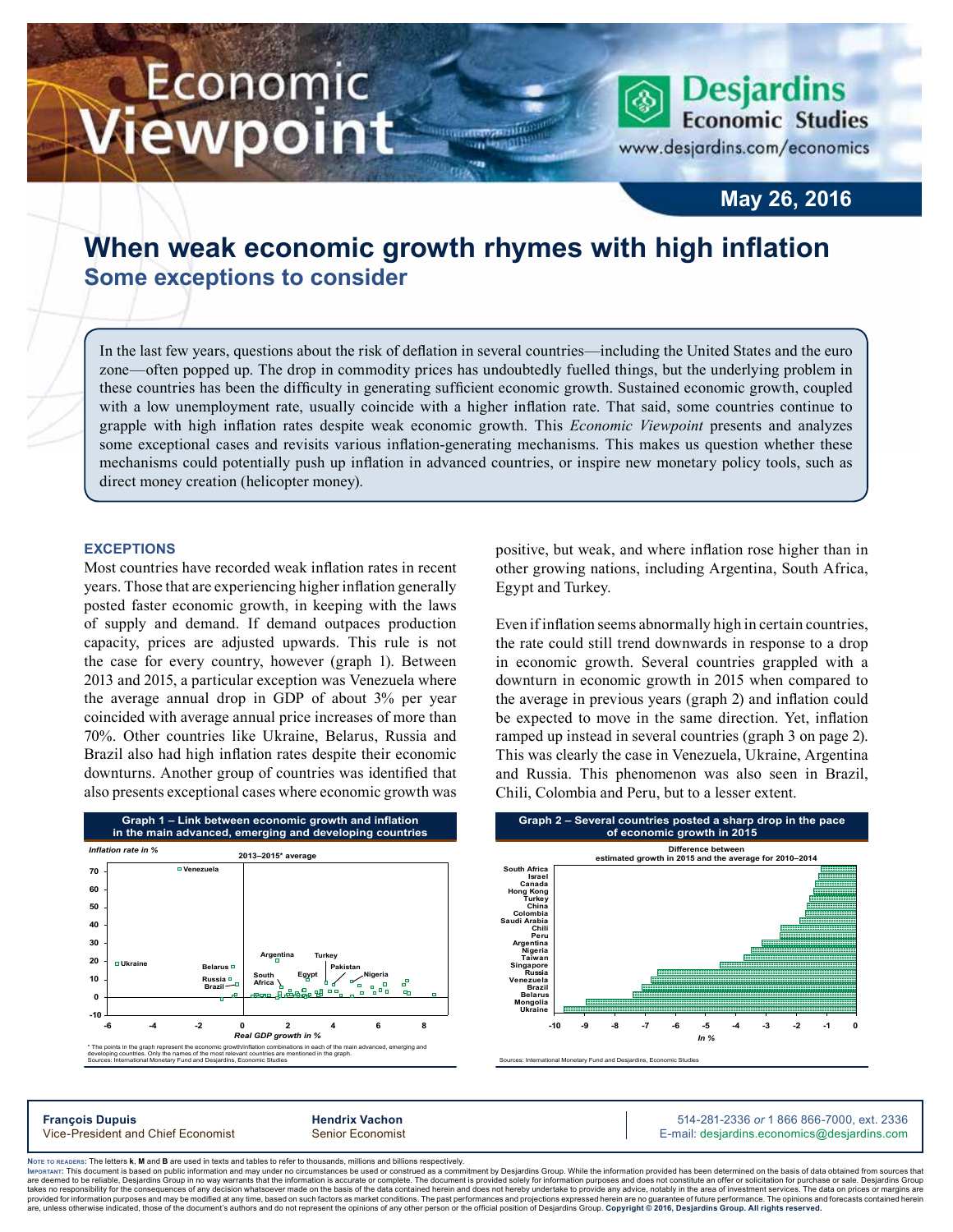

Sources: International Monetary Fund and Desjardins, Economic Studies



#### **An anomaly affecting emerging and developing countries**

During the period studied, the cases in which inflation appeared to be too high in relation to economic activity involved emerging and developing countries. This does not mean that advanced nations are immune from such a phenomenon, but still, the probability is much lower.

Part of the explanation may lie in the fact that most advanced countries have for many years adopted a monetary policy that targets a weak inflation rate. The inherent credibility of this type of policy may give these countries an edge compared to emerging and developing nations, mainly by keeping the inflation expectations of economic agents at low levels. And yet inflation expectations have a huge influence on price changes, regardless of the pace of economic growth. Higher and more unstable expectations can therefore give the impression that the relationship between inflation and economic growth does not work in certain countries.

#### **Permanent structural imbalance between supply and demand**

The abnormally high inflation rate in certain countries however may stem from more fundamental causes, such as the structural imbalance between supply and demand over the long term. In some ways, an expanding supply may never be enough to keep pace with demand, a situation that is consistent with strong sustainable inflation, regardless of the pace of economic growth.

Analyzing changes in the variables that determine supply and demand over the long term is one way to detect an imbalance. Therein, investment can point to supply growth while demographics may fuel demand. By analyzing these two variables in the main emerging and developing countries, Egypt stands out as a fine example of a country that has had high inflation with weaker-than-average investment in the last few years and faster population growth (graphs 4 and 5). The same has been seen in Venezuela and in South Africa, albeit to a lesser extent.





Nigeria, Pakistan and Ivory Coast remain the extreme cases, however. The investment rates in these countries are among the weakest, while their populations are among the fastest growing demographics. Nigeria and Pakistan are also dealing with high inflation (graph 1 on page 1) but, unlike the aforementioned exceptions, these countries have had a more sustained economic growth.

#### **Movements in exchange rates**

The foreign exchange market was highly volatile in the last few years, and this could also help explain the atypical inflation in some countries. When a depreciation in the exchange rate occurs, the cost of imported goods rises, thereby causing inflation to accelerate. An exchange rate depreciation can also push up the price of local goods if manufacturers can sell their products abroad for more money. Not all prices rise however, and some react more strongly than others. For example, the cost of food items is usually quicker to adjust, and within a much broader range. And yet food usually takes up more room in the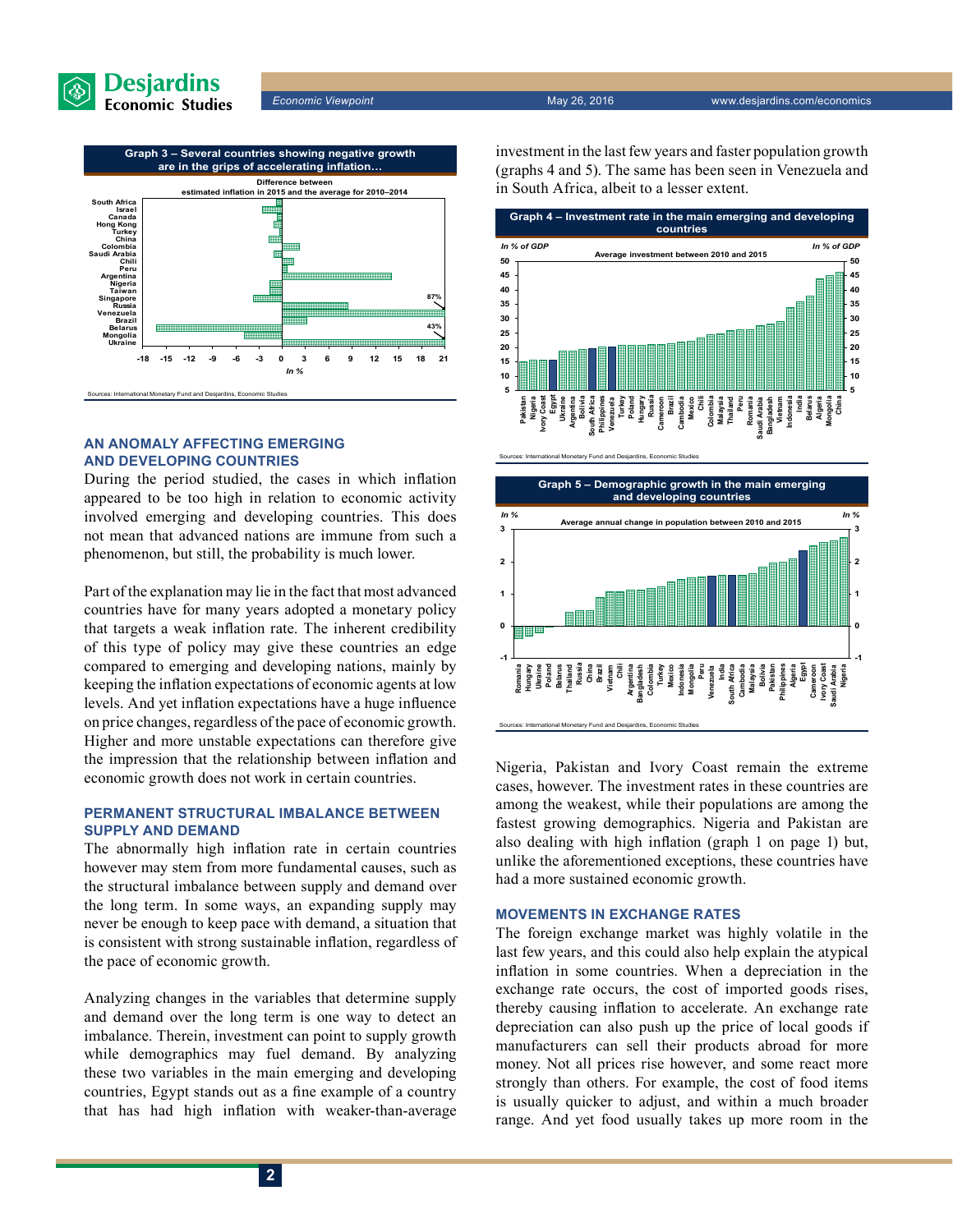**Desjardins Economic Studies** 

consumption basket of people living in emerging and developing countries, a situation that tends to strengthen the link between foreign exchange movements and inflation in these countries.

Since the start of 2013, the countries where inflation is abnormally high have all experienced sharp currency declines, suggesting that this mechanism was central to the phenomenon (graph 6). Depreciation exceeded 50% in Russia and Belarus, while Argentina and Ukraine recorded a 60% loss. These four countries are among the most atypical cases in terms of the relationship between inflation and economic growth from 2013 to 2015. Oddly enough, Venezuela, which is the most atypical case, suffered a much more modest drop in its exchange rate.



### **Creating money**

This brings us to one last mechanism that can trigger abnormally high inflation: creating money. This mechanism refers to the monetary authorities' capacity to increase the quantity of money in the economy; this can be achieved by instituting a highly accommodating monetary policy, but this usually means more sustained economic growth. Money is than created by increasing credit. Another more direct way for central banks to increase the money supply is to send funds to the government to help it shoulder its expenses.

To understand how creating money affects inflation, imagine a situation in which everyone's financial resources suddenly doubled. This would drive up demand dramatically, but since the quantity of goods and services produced would roughly stay the same, the prices would simply adjust and rise quickly. More specifically, the neutrality of money, a basic economic principle, argues that if there is no increase in output, prices will double. This also means that the level of economic activity would stay the same.

Venezuela is a good example of how the creation of money triggered high inflation. In 2015, the annual growth of the money supply in this country reached 100% (graph 7), mirroring the inflation rate. The bulk of this avalanche of money is widely seen as the result of the central bank's direct involvement in financing the public deficit.



Among the other countries studied, Argentina is the runner‑up in terms of money creation, but it's still far behind Venezuela. The money supply in Argentina grew by 30% last year, reflecting the country's inflation rate. Highthan-normal monetary growth was also seen in Egypt and Turkey, which had growth rates of about 20%, while the inflation rate posted a much weaker figure. An increase of the production may have limited the impact of monetary expansion on prices. In fact, both countries recorded somewhat stronger economic growth than the other cases studied. Another possibility: the metric used to track monetary growth may also include financial assets that are not necessarily available to purchase goods and services, and as such may not accurately reflect the impact this may have on inflation. In fact, there are several definitions for money: what we call monetary aggregates (M0, M1, M2, M3). Some only include the most liquid assets, such as cash and/or demand deposits, while others also include term deposits and other forms of less liquid savings.

#### **Lessons drawn from these exceptions**

In an environment where few people seem to be concerned about a rebound by inflation, the fact that several countries are dealing with rapidly rising prices despite their weak even negative—economic growth means that we have to broaden our examination of the mechanisms that generate inflation. In truth, it may not solely be dependent on changes in economic activity and oil prices.